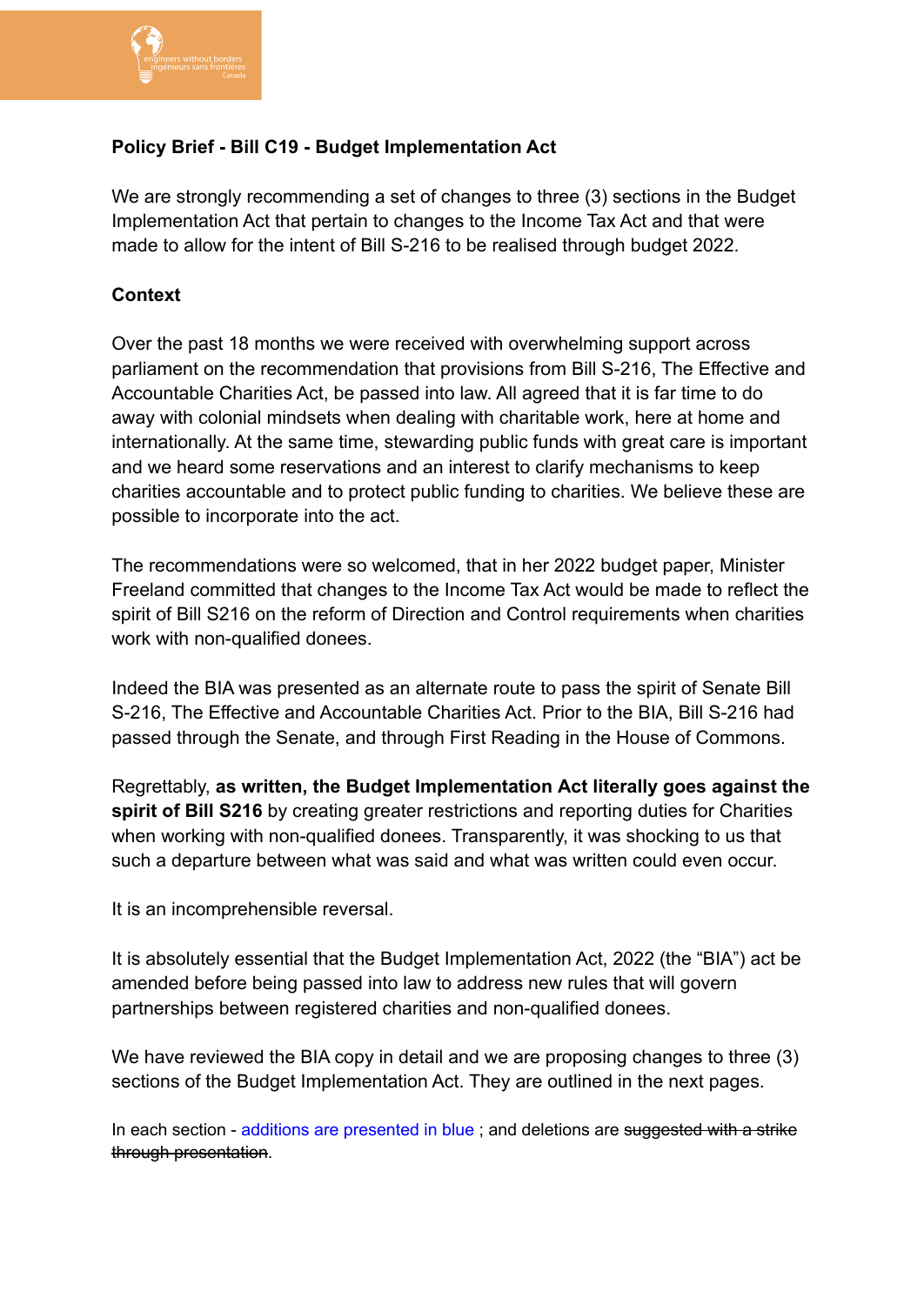# **Subsection 149.1(1) of the Act is amended by adding the following in alphabetical order:**

*grantee organization* includes a person, club, society, association or organization or prescribed entity, but does not include a qualified donee; (*organisation donataire*)

*qualifying disbursement* means a disbursement by a charity, by way of a gift or by otherwise making resources available,

- **(a)** subject to subsection (6.001), to a qualified donee, or
- **(b)** to a grantee organization, if

**(i)** the disbursement is in furtherance of a charitable purpose (determined without reference to the definition *charitable purposes* in this subsection) of the charity, **(ii)** the charity ensures that the disbursement is exclusively applied to the charitable activities in furtherance of a charitable purpose of the charity, and **(iii)** the disbursement meets prescribed conditions; (*versement admissible*)

#### EXPLANATION OF SUGGESTED CHANGES TO BIA

- We recommend removing the mention "charitable activities" to allow the emphasis to be on the furtherance of a charitable purpose rather than on the type of activities carried out.
- Insisting that the disbursement be restricted to *charitable activities* misses the point and the spirit of Bill S216 which aims to enable charities to do work with non-qualified donees such as social enterprises. Social Enterprises by definition do not carry out charitable activities but rather achieve scalable and long lasting social impact through innovation and entrepreneurship.
- Therefore, qualifying disbursements to non-qualified donees should stand the test of furtherance of a charitable purpose of the charity and be applied toward charitable impact and results - not necessarily charitable activities.
- That is unless the definition of "charitable activities" includes carrying out innovation and entrepreneurship focused on making a lasting and scalable impact - but the popular understanding of charitable activities doesn't usually encompass those.

### **Qualifying Disbursement — Grantee Organization**

**3703** For the purpose of subparagraph (b)(iii) of the definition *qualifying disbursement* in subsection 149.1(1) of the Act, a disbursement by a charity meets prescribed conditions if all of the following conditions are met:

**(a)** the disbursement is subject to an agreement in writing between the charity and the grantee organization that includes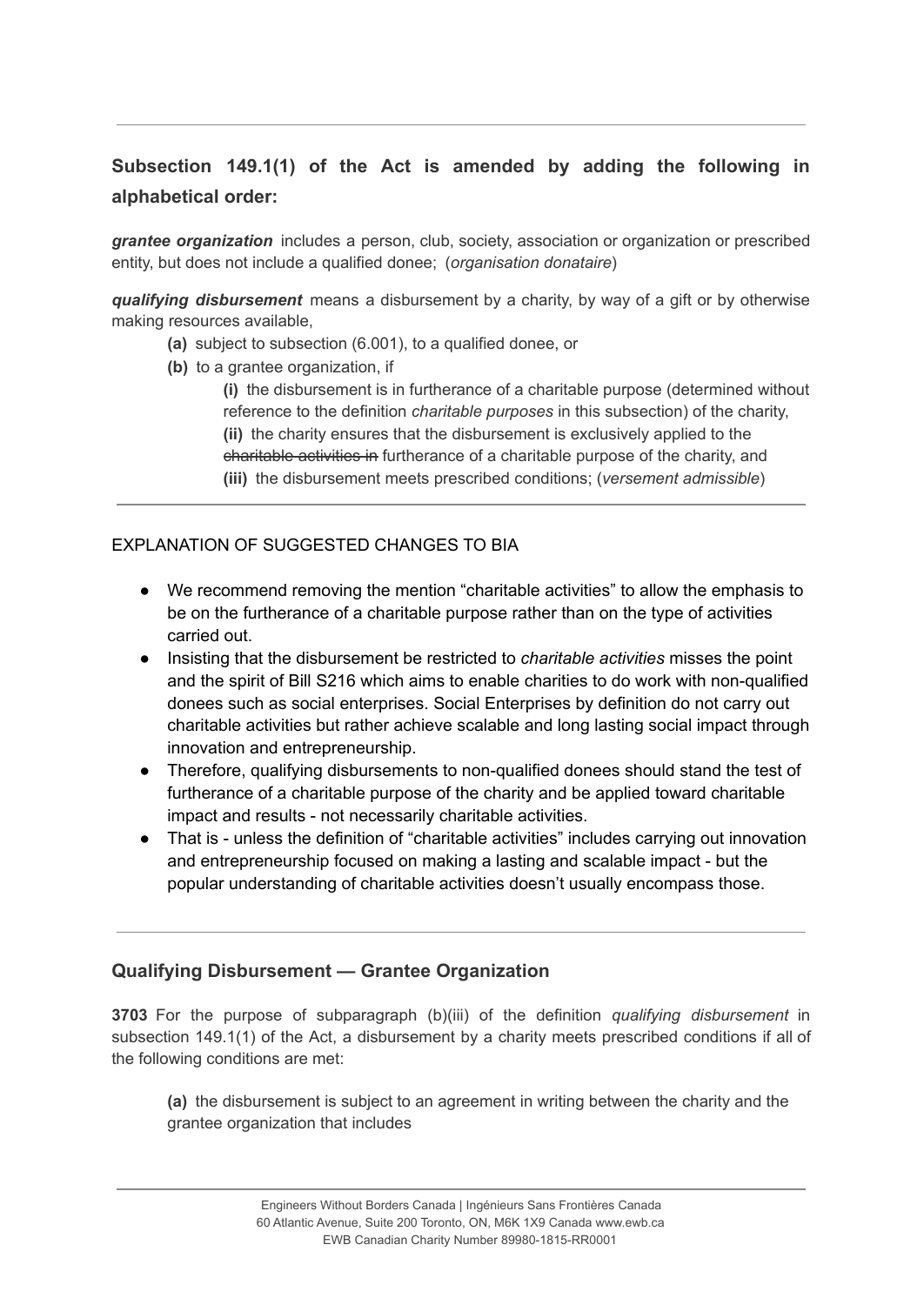**(i)** the terms and conditions of the disbursement, including a requirement that all resources be used exclusively for charitable activities in furtherance of a charitable purpose of the charity (determined without reference to the definition *charitable purposes* in subsection 149.1(1)),

**(ii)** a description of the activities that the grantee organization will undertake and the charitable impact goals they will pursue,

EXPLANATION FOR THE CHANGE: limiting the agreement between charity and donee to a description of activities goes against the spirit of Bill S216 which seeks to move the culture of the partnership toward an accountability on results.

**(iii)** a requirement that any resources not used exclusively for the purposes for which they were disbursed be returned to the charity,

**(iv)** a requirement that periodic reports be made by the grantee organization, at least annually, which are to include a summary of details on the use of the disbursed resources, compliance with the terms of the agreement and progress made toward the purposes of the disbursement,

EXPLANATION FOR THE CHANGE: using language that insists on the details is reflective of the current culture of mistrust and micro-management that permeates the Direction and Control regime that Bill S216 is seeking to change. Requiring a summary instead would go along the spirit of Bill S216 which seeks to move the culture of mutual respect and understanding.

**(v)** a requirement for the provision to the charity, in a timely manner, of a written final report from the grantee organization, which includes a summary of the results achieved with the charity's resources, details on how the resources were used and documentary evidence to demonstrate that resources were used exclusively for the purposes for which they were disbursed,

EXPLANATION FOR THE CHANGE: Requiring a "final report" on the funds used is reflective of a fundamental lack of understanding of the types of partnerships that charities can enter when working with social enterprises and other grantee organizations. Support from a charity to a social enterprise can carry results for years forward. It is an investment on impact and a long lasting partnership. Instead of increasing the paperwork required, in the spirit of Bill S216 we suggest removing this requirement in its entirety.

**(vi)** a requirement that the books and records relating to the use of the disbursement (containing information in such form as will enable the Minister to determine whether the disbursement is a qualifying disbursement) be transferred to the charity or be kept by the grantee organization for a minimum of six years following the end of the last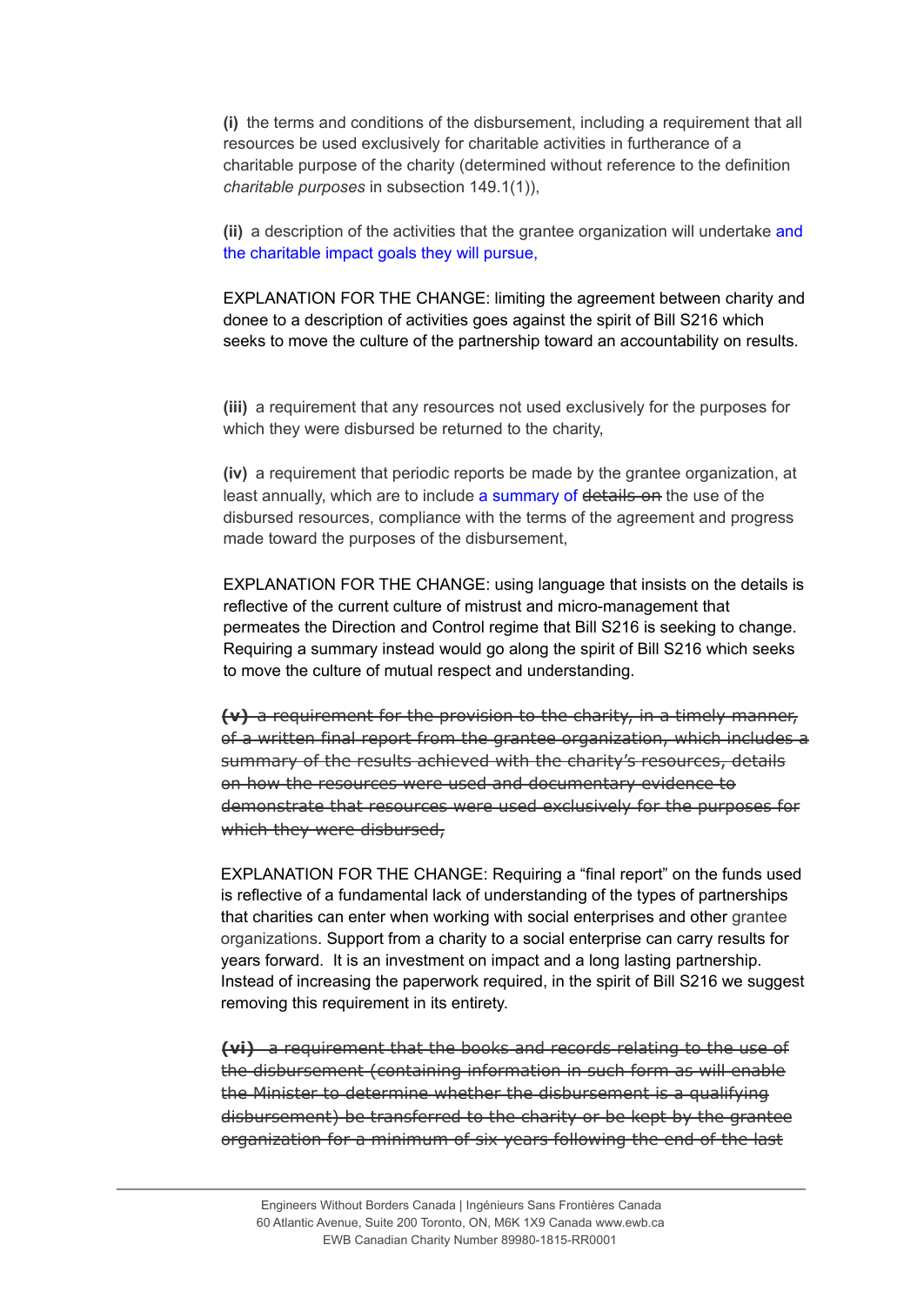taxation year of the charity to which the books and records of account relate, and

EXPLANATION FOR THE CHANGE: Requiring that books and records be shared with a third party will render it much less unlikely that any grantee organization would agree to work with a charity. It is already a lot to ask that the charity itself be offered access to the books and records relating to the use of the disbursement for consultation. We suggest removing this requirement altogether.

**(vii)**  a requirement that, upon request by the charity, books and records relating to the use of the disbursement be made available in a timely manner to the charity to inspect, audit, examine or copy;

**(b)** prior to making the disbursement, the charity undertakes an inquiry sufficient to obtain reasonable assurances that either

(i) the entirety of activities pursued by the grantee organization are aligned with and in furtherance of a charitable purpose of the charity and there is a reasonable assurance that they will remain so in view of the prior history, practices and strategic intent or constitutional documents of the grantee organisation and its directors. The assessment shall be documented and enable the Minister to determine whether an impartial assessment was made on the grantee's qualification and alignment with a charitable purpose of the charity. At minimum five Directors, staff or trustees of the charity shall have participated in an exercise of independent assessment of the grantee and shall have been given an opportunity to scrutinise the decision openly.

OR

 $(iii)$  the provisions in the agreement referred to in paragraph  $(a)$  will be complied with, including a review of the identity, prior history, practices, activities and areas of expertise of the grantee organization and its directors, officers and like officials;

EXPLANATION FOR THE CHANGE: It is essential that the Income Tax Act holds charities accountable on the quality and transparency of the process they use to vet and select grantee organisations. The conditions originally presented in point (b) are too weak and miss the essential elements of partner selection processes that charities ought to be accountable on. As presented, the Income Tax Act only requires that charities vet grantee organisations on their likeliness to comply with reporting requirements - i.e. are they likely to comply and write a final report we are forcing them to write however useless that may be - instead of asking: are they likely to stay true to the mission, impact and charitable purposes of the partnership regardless of what challenges come their way.

**(c)** the charity provides ongoing monitoring of the grantee organization, including receiving periodic reports and verifying that the disbursement is being applied for the purposes for which it was disbursed;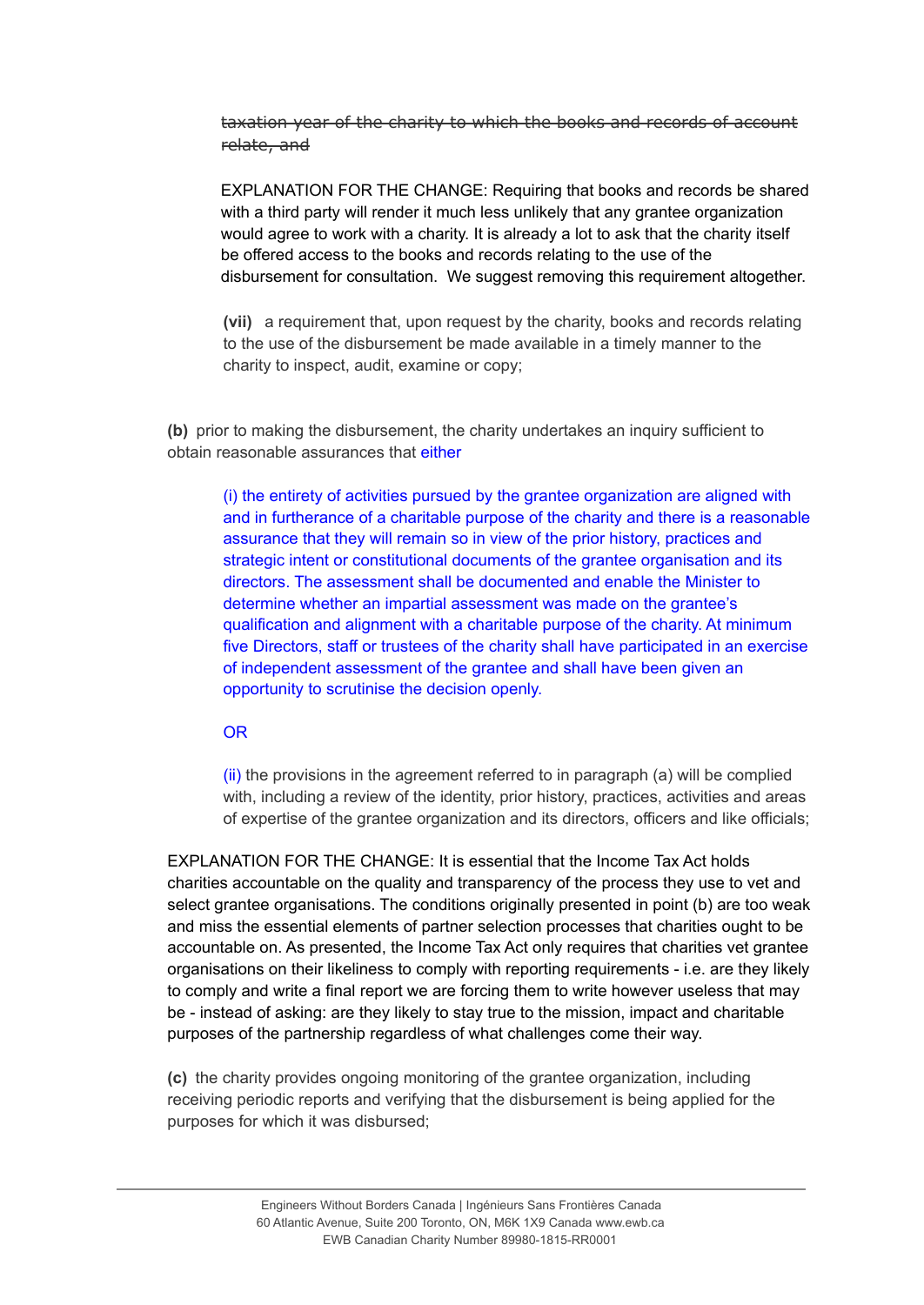**(d)** the charity receives, reviews and approves the final report of the grantee organization referred to in subparagraph (a)(v) in a timely manner; and

EXPLANATION FOR THE CHANGE: We suggest that no final report be required and therefore this (d) is also irrelevant.

**(e)** if the charity becomes aware that any part of the agreement referred to in paragraph (a) is not being complied with, the charity undertakes adequate remedial action including, where appropriate, withholding further disbursements, officially and publicly dissociating from the grantee organization and attempting to recover disbursements.

EXPLANATION FOR THE CHANGE: We suggest that requiring a public disclosure on dissociation touches directly the Charities concern for reputation management and maintaining the public trust and will therefore be a significant incentive and lever to prevent risks of mission drift.

## OVERALL EXPLANATION OF SUGGESTED CHANGES

The spirit of Bill S216 is to allow charities to move away from a micro-management of their partners when these are non-qualified donees. (grantee organisations) - The proposed language in section 3703 is overly focused on reporting on activities and misses the point that effectiveness and accountability should be on RESULTS - not on activities. Because activities should change when circumstances change - but results, mission and impact should not.

The language initially proposed in the BIA has significant gaps in assuring that the vetting process for non-qualified donees is actually done in a way that checks for alignment of charitable intent. Rather than eliminating that language altogether, we have suggested changes and auditions that represent what we believe can be a safer and more effective and transparent grantee vetting process.

# **21 Paragraph 168(1)(f) of the Act is replaced by the following:**

**(f)** in the case of a registered charity, registered Canadian amateur athletic association or registered journalism organization, accepts a gift the granting of which was expressly or implicitly conditional on the charity, association or organization making a gift to another person, club, society, association or organization other than a qualified donee.

# REPLACE WITH

**(f)** in the case of a registered charity, registered Canadian amateur athletic association or registered journalism organization, accepts a gift the granting of which was expressly or implicitly conditional on the charity, association or